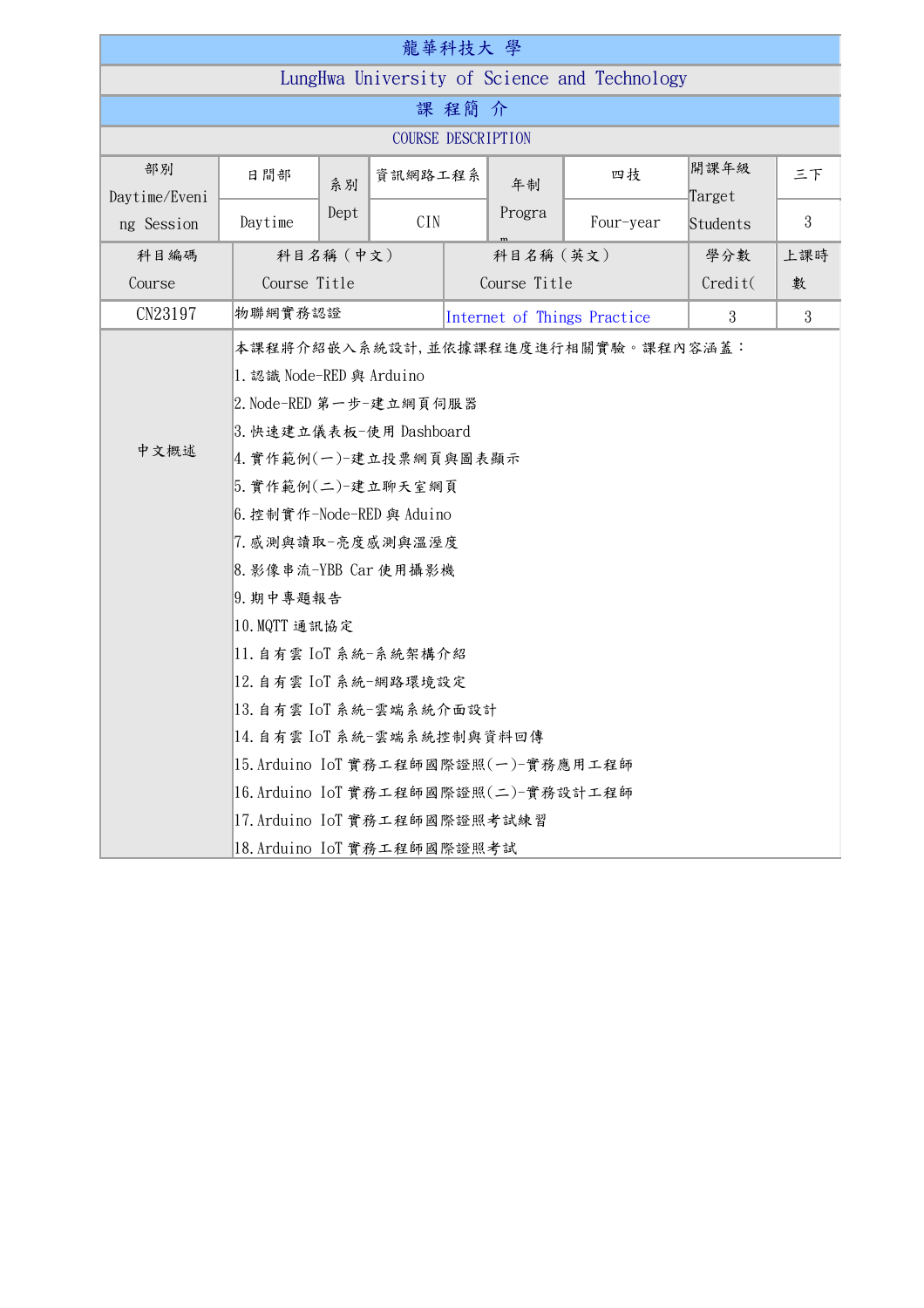|          | This course will introduce embedded system design and conduct experiments based<br>on the progress of the course. The course covers: |  |  |  |  |
|----------|--------------------------------------------------------------------------------------------------------------------------------------|--|--|--|--|
|          | 1. Know Node-RED and Arduino                                                                                                         |  |  |  |  |
|          | 2. Node-RED first step – create a web server                                                                                         |  |  |  |  |
|          | 3. Quickly build dashboards - use Dashboard                                                                                          |  |  |  |  |
|          | 4. Example of implementation $(1)$ - Establish voting page and chart display                                                         |  |  |  |  |
| English  | $5.$ Practical examples (2) - Create a chat room page                                                                                |  |  |  |  |
| Descript | $\vert 6.$ Control implementation - Node-RED and Aduino                                                                              |  |  |  |  |
| ion      | 7. Sensing and reading - brightness sensing and temperature and humidity                                                             |  |  |  |  |
|          | 8. Video Streaming - YBB Car uses a camera                                                                                           |  |  |  |  |
|          | 9. Mid-term special report                                                                                                           |  |  |  |  |
|          | 10. MQTT communication protocol                                                                                                      |  |  |  |  |
|          | $ 11$ . Own cloud IoT system - system architecture introduction                                                                      |  |  |  |  |
|          | $ 12$ . Own cloud IoT system - network environment settings                                                                          |  |  |  |  |
|          | $ 13.$ Own cloud IoT system - cloud system interface design                                                                          |  |  |  |  |
|          | 14. Own cloud IoT system - cloud system control and data back                                                                        |  |  |  |  |
|          | 15. Arduino IoT Practice Engineer International License $(1)$ - Practical<br>Annlication Fraineer                                    |  |  |  |  |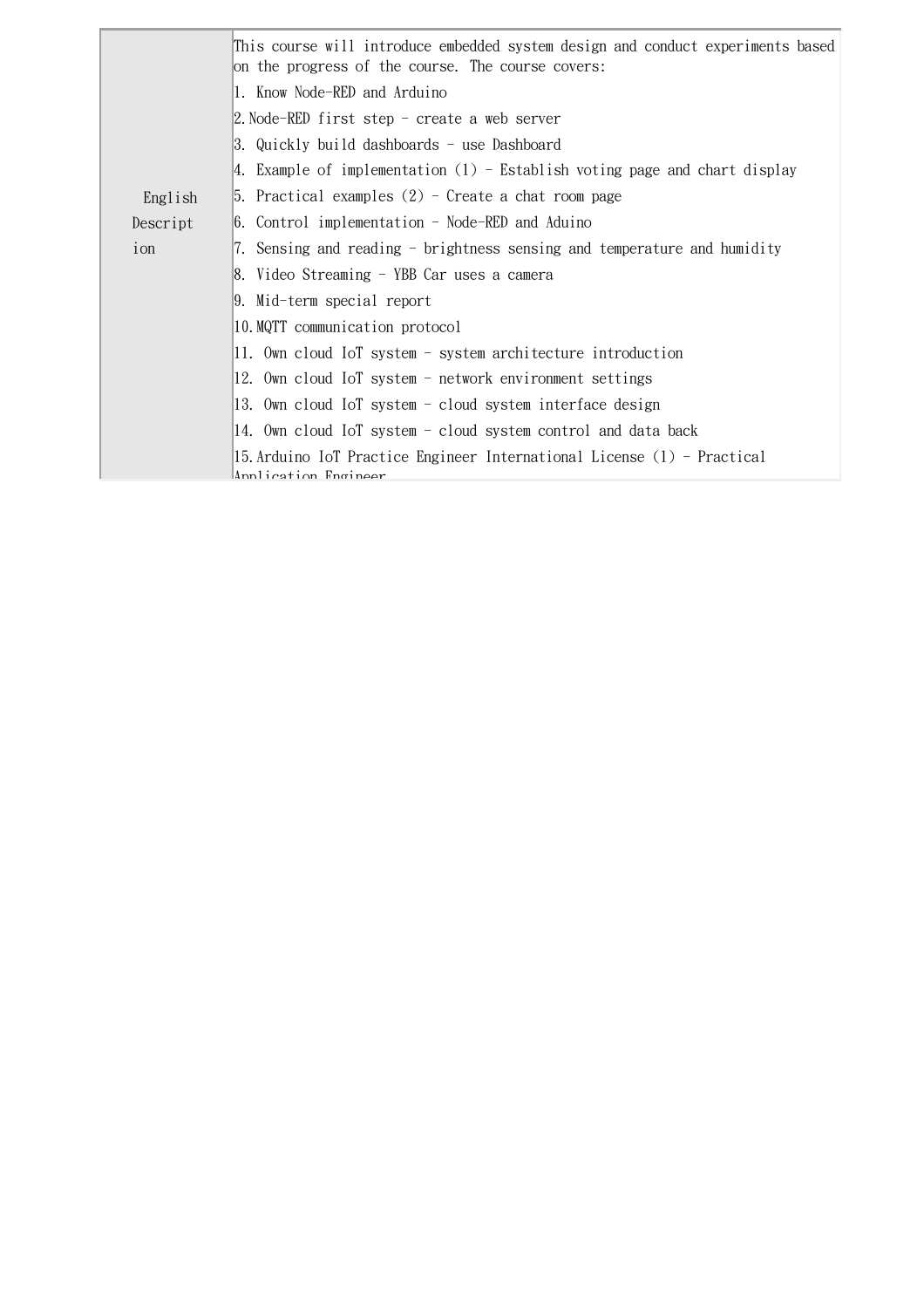## 課程綱要表

| 系科名稱:資訊網路工程系                                                                         |                                    |            |    |  |  |
|--------------------------------------------------------------------------------------|------------------------------------|------------|----|--|--|
| 科目名稱:物聯網實務認證                                                                         |                                    |            |    |  |  |
| 英文科目名稱:Internet of Things Practice Certification                                     |                                    |            |    |  |  |
| 學年、學期、學分數:  第3年、第2學期、3學分                                                             |                                    |            |    |  |  |
| 先修科目或先備能力:                                                                           |                                    |            |    |  |  |
|                                                                                      | 教學目標: 1. 使學生了解數值方法之基本知識(知識)(30.2%) |            |    |  |  |
|                                                                                      | 2. 能具備數值方法分析及設計應用能力(技能)(64.7%)     |            |    |  |  |
|                                                                                      | 3. 能具備資訊從業人員之專業態度(態度)(5.1%)        |            |    |  |  |
|                                                                                      | 4. 能瞭解數值方法應用之發展情形(其他)              |            |    |  |  |
| 教授物件導向程式語言                                                                           |                                    |            |    |  |  |
| 教材大網:                                                                                |                                    | 教學參        |    |  |  |
| 單元主題                                                                                 | 內容網要                               | 考節數        | 備註 |  |  |
| $\mathbf{1}$                                                                         | 認識 Node-RED 與 Arduino              | 3          |    |  |  |
| $\overline{2}$                                                                       | Node-RED 第一步-建立網頁伺服器               | 3          |    |  |  |
| 3                                                                                    | 快速建立儀表板-使用 Dashboard               | 3          |    |  |  |
| $\overline{4}$                                                                       | 實作範例(一)-建立投票網頁與圖表顯示                | 3          |    |  |  |
| 5                                                                                    | 實作範例(二)-建立聊天室網頁                    | 3          |    |  |  |
| $6\phantom{1}$                                                                       | 控制實作-Node-RED 與 Aduino             | 3          |    |  |  |
| 7                                                                                    | 感測與讀取-亮度感測與溫溼度                     | 3          |    |  |  |
| 8                                                                                    | 影像串流-YBB Car 使用攝影機                 | 3          |    |  |  |
| 9                                                                                    | 期中專題報告                             | 3          |    |  |  |
| 10                                                                                   | MQTT 通訊協定                          | 3          |    |  |  |
| 11                                                                                   | 自有雲 IoT 系統-系統架構介紹                  | 3          |    |  |  |
| 12                                                                                   | 自有雲 IoT 系統-網路環境設定                  | 3          |    |  |  |
| 13                                                                                   | 自有雲 IoT 系統-雲端系統介面設計                | $\sqrt{3}$ |    |  |  |
| 14                                                                                   | 自有雲 IoT 系統-雲端系統控制與資料回傳             | 3          |    |  |  |
| 15                                                                                   | Arduino IoT 實務工程師國際證照(一)-實務應用工程師   | 3          |    |  |  |
| 16                                                                                   | Arduino IoT 實務工程師國際證照(二)-實務設計工程師   | 3          |    |  |  |
| 17                                                                                   | Arduino IoT 實務工程師國際證照考試練習          | 3          |    |  |  |
| 18                                                                                   | Arduino IoT 實務工程師國際證照考試            | 3          |    |  |  |
| ※教學目標 (歸納為四項):分別為知識 (Knowledge)、技能 (Skills)、態度 (Attitudes)、其                         |                                    |            |    |  |  |
| 他各一項                                                                                 |                                    |            |    |  |  |
| ※單元主題:為各項知能之彙整                                                                       |                                    |            |    |  |  |
| ※內容網要:為各項知能即一般知識、職業知識、態度;專業技術安全知識;專業基礎知<br>識, 加上補充之知能 (表 A8 上未列, 但為達知識或技能的完整性, 課程中需教 |                                    |            |    |  |  |
| 授之技能及相關知識),撰寫方式係以不含動詞的知能內容方式呈現                                                       |                                    |            |    |  |  |
| ※三者之關係:教學目標>單元主題>內容網要                                                                |                                    |            |    |  |  |
| ※本課程將培養學生下列能力:                                                                       |                                    |            |    |  |  |
| 養成計畫管理、有效溝通與團隊合作之能力<br>1.                                                            |                                    |            |    |  |  |
| 2.<br>具體資訊網路工程專業領域知能                                                                 |                                    |            |    |  |  |